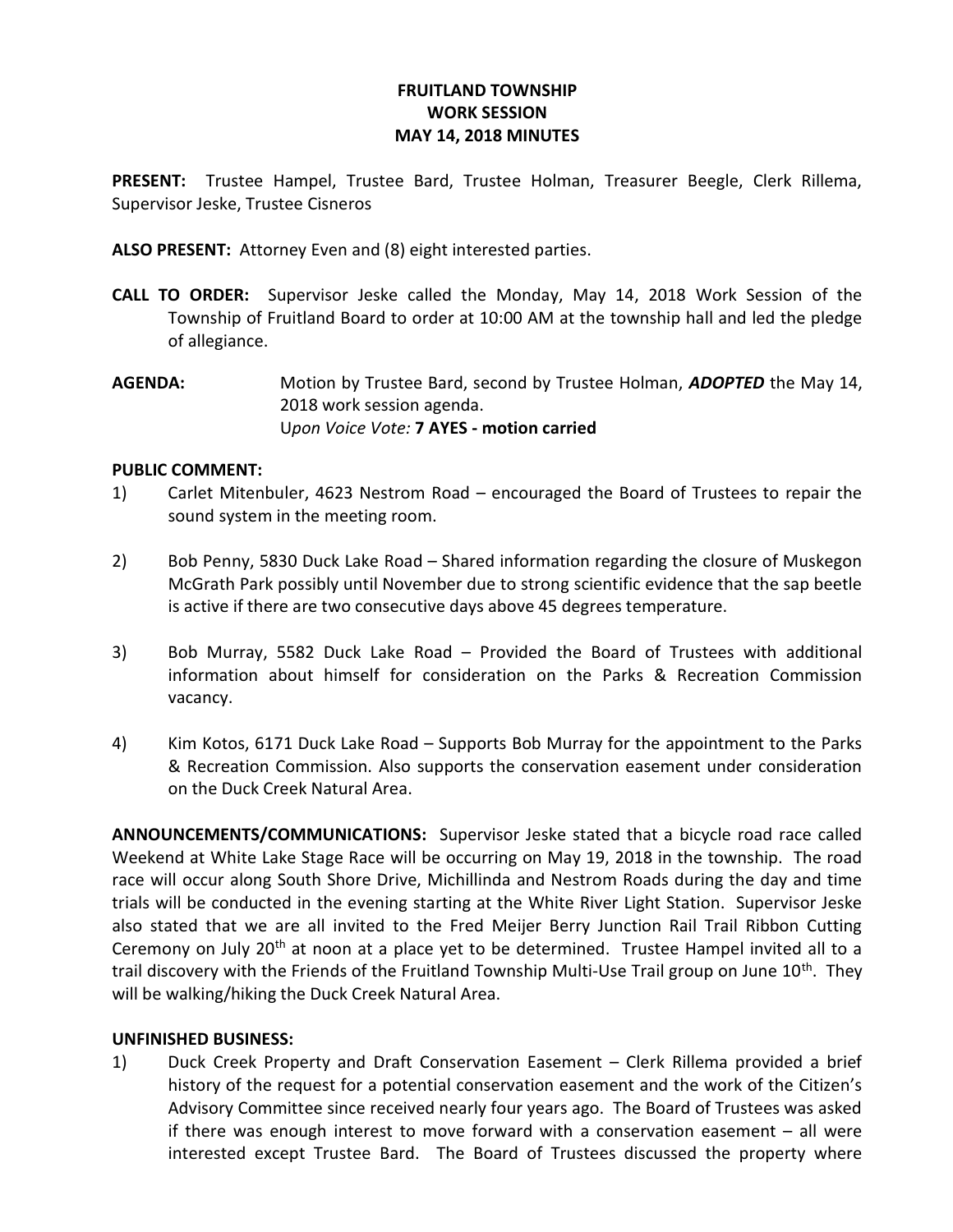# FRUITLAND TOWNSHIP May 14, 2018 WORK SESSION MINUTES

heavily burdened and lightly burdened areas could exist. Attorney Even will start to make the language amendments to the Conservation Easement Agreement. Clerk Rillema will contact April Scholtz of the Land Conservancy of West Michigan and inform her of our okay to go forward with a conservation easement on the property with suggested areas to be heavily burdened and lightly burdened.

# NEW BUSINESS:

- 1) Tax Foreclosure Treasurer Beegle stated that parcel #61-06-126-300-0001-25 vacant land is up for tax sale. The parcel is considered unbuildable due to an illegal land split. The board is not interested in purchasing at this time. Treasurer Beegle will inform the County of Muskegon and will try to forward the tax sale information to the neighboring properties for potential interest in acquiring.
- 2) MCRC Performance and Indemnification Resolution Clerk Rillema stated that this Resolution is necessary to approve today due to the recent request to do the additional brining on Simonelli Road. Clerk Rillema has received payment for the brining which is to occur by the end of the week.

 Motion by Treasurer Beegle, second by Trustee Holman, ADOPTED, to approve Resolution 2018-10 – Performance and Indemnification for Brining. Roll Call Vote: Trustee Bard AYE, Trustee Holman AYE, Treasurer Beegle AYE, Trustee Cisneros AYE, Trustee Hampel AYE, Clerk Rillema AYE, Supervisor Jeske AYE – motion carried

- 3) Release of Liability WLFA Donation of AED Supervisor Jeske stated that the White Lake Fire Authority would like to donate an Automated External Defibrillator (AED) to the township. They have recently upgraded some of their units. A liability release form has been reviewed by Attorney Even for approval at the Monday Regular meeting.
- 4) Parks & Recreation Commission Appointment Supervisor Jeske stated that four residents have provided their interest in the appointment to the Parks & Recreation Commission. Clerk Rillema expressed her concern that the four persons interested may be running for a one agenda item and that has not proven to work out long term for those candidates to continue serving. Trustee Hampel inquired if she could make a phone call to the candidates to gain additional information. Attorney Even nodded absolutely. Supervisor Jeske will invite the candidates to the Monday Regular meeting where the appointment will take place and the Board of Trustees can ask questions of each prior to the selection.

BOARD COMMENTS/DISCUSSION: The Board of Trustees discussed the process in which to follow for the sale of the four pieces of equipment they would like to sell. Trustee Cisneros provided the Board of Trustees with minimum prices that should be considered for each. The Ex-Mark Bagger System - \$300.00, Election Trailer - \$1,800.00, Toro Diesel Lawn Mower - \$300.00 and Toro Jungle Wheels Lawn Mower - \$200.00. Treasurer Beegle will solicit the sale of these items in The White Lake Beacon, E-news, bulletin board and possibly The Shopper's Guide. Sealed bids will be accepted for all items due to a Trustee and employee interested in some of the equipment. Treasurer Beegle stated that the new well at the White Lake Fire Authority Station #2 will be